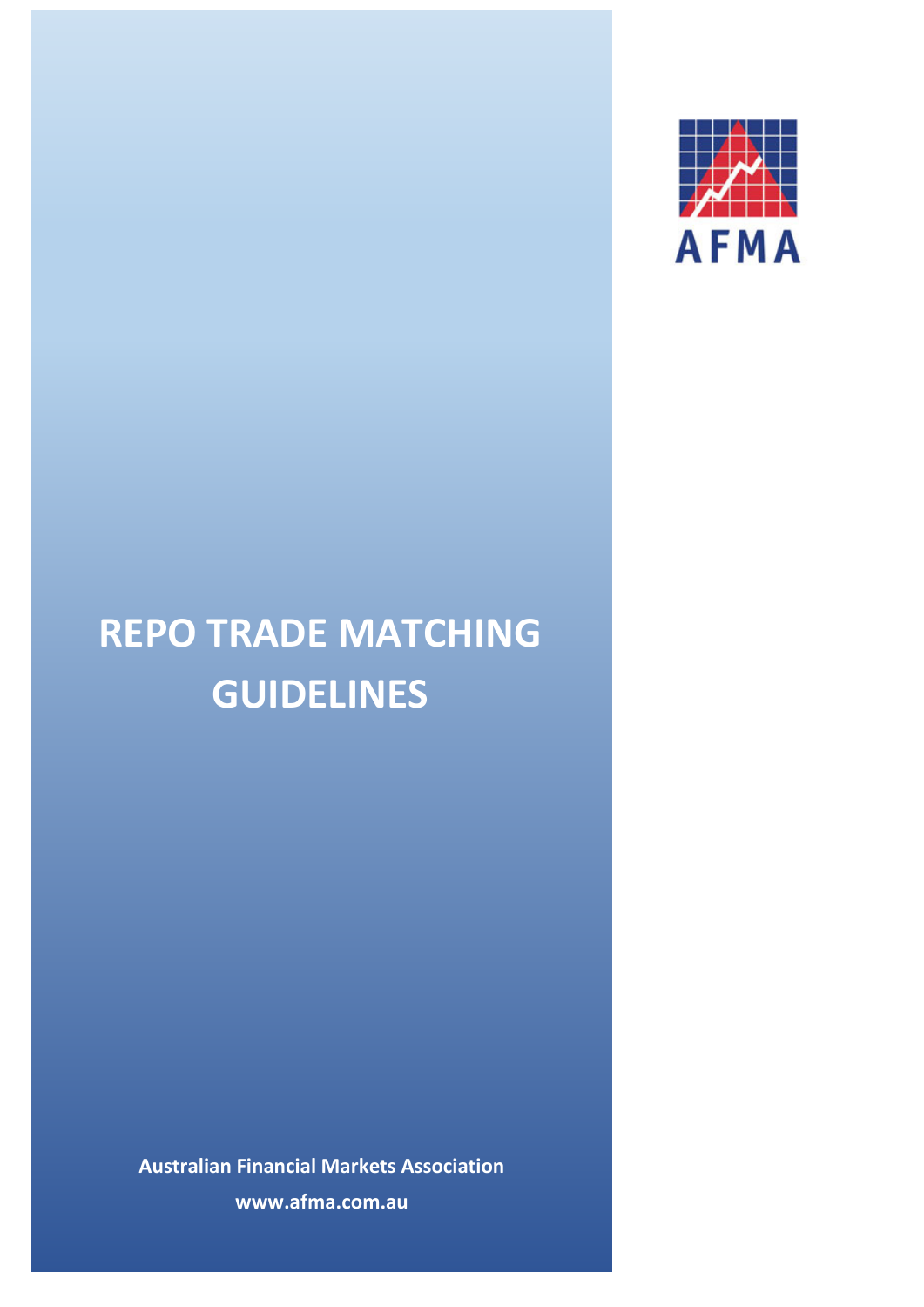## **Repurchase Agreement (Repo) Trade Matching Guidelines**

*Version 1.2 March 2016*

#### **Australian Financial Markets Association**

#### **Enquiries**

Telephone: + 61 2 9776 7900

Email[: info@afma.com.au](mailto:info@afma.com.au)

GPO Box 3655 Sydney NSW 2001

*Copyright in this publication is owned by the Australian Financial Markets Association.*

*This publication is distributed on the condition and understanding that AFMA is not engaged in providing any legal, accounting or other professional advice or services.*

*Members and any other organisation or individual following the Guidelines should satisfy themselves as to applicability to their specific circumstances. AFMA expressly disclaims liability for the consequences of any action or inaction taken as a result of following these Guidelines.*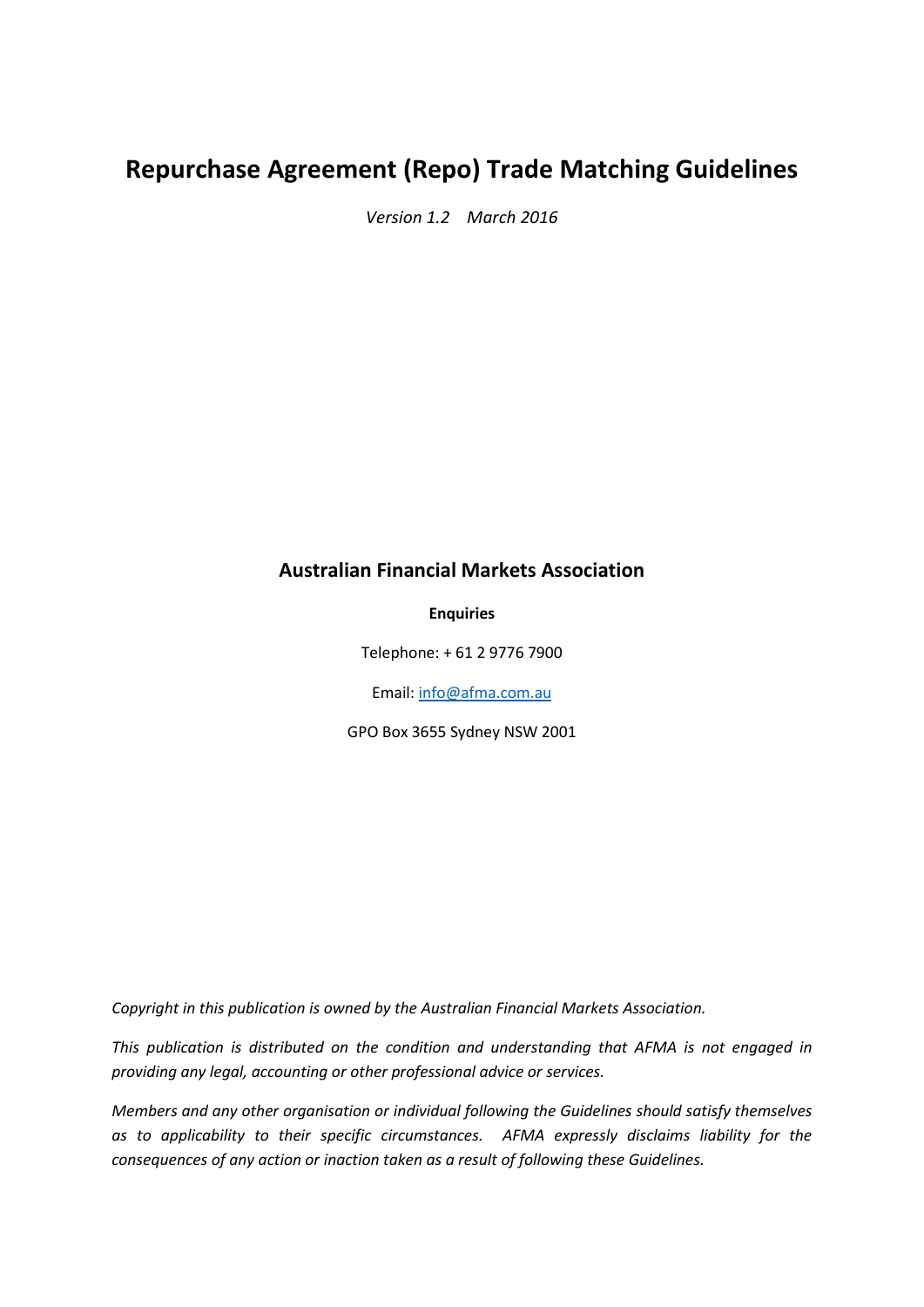## 1. WHAT THESE GUIDELINES ARE ABOUT

A repurchase agreement (also known as a repo, RP or sale and repurchase agreement) is a transaction where debt securities are sold together with a simultaneous agreement to buy them back at a future date at an agreed price. The repurchase price, which includes interest, is greater than the original sale price except in circumstances where a negative interest rate is applied.

A reverse repo is the opposite of a repurchase agreement. Effectively one party's repo is another party's reverse repo.

The Australian repo market is characterised by trades between institutions purely for liquidity reasons and those dealt to cover short trading positions. Repo transactions are also undertaken by the Reserve Bank of Australia (RBA) as part of its daily open market operations.

These guidelines describe repo trade matching market practice, and by clarifying the responsibilities of the various parties involved in repo transactions they are designed to reduce, to the maximum extent possible, settlement delays and failures.

## 2. APPLICATION AND ENFORCEABILITY OF THE GUIDELINES

These trade matching guidelines have been prepared voluntarily by the AFMA Repo and Debt Market Operations Committees in consultation with AFMA members. They are intended to assist a financial market participant that engages in repo transactions to ensure that appropriate policies and procedures are in place, and furthermore to assist AFMA members in achieving, to the maximum degree possible, transaction affirmation on the date that it was entered into, thereby optimising the overall risk management of repo products. This notwithstanding, specific challenges are recognised, including circumstances where:

- repo trades cannot always be agreed prior to settlement day
- counterparties are either unwilling or unable to cash settle circles, and in some circumstances are either reluctant or unable to provide stock to break the circle
- counterparties are either unwilling or not in a position to spilt trades into more manageable tickets, as the day's flow is often not known at the start of the day
- counterparties are unaware that particular trades are repos, and cannot provide trade information on a timely basis
- the matching of interbank trades tends to be given precedence over client trade matching, resulting in unmatched client trades later in the day than is generally considered desirable
- sold details are not input to EXIGO until stock has been purchased
- Austraclear and RITS regulations preclude some clients from settling after the Austraclear EOD.

AFMA acknowledges that members may also need to consider applicable rules in other jurisdictions and their own internal policies in applying these guidelines, which do not replace the statutory obligations that could apply.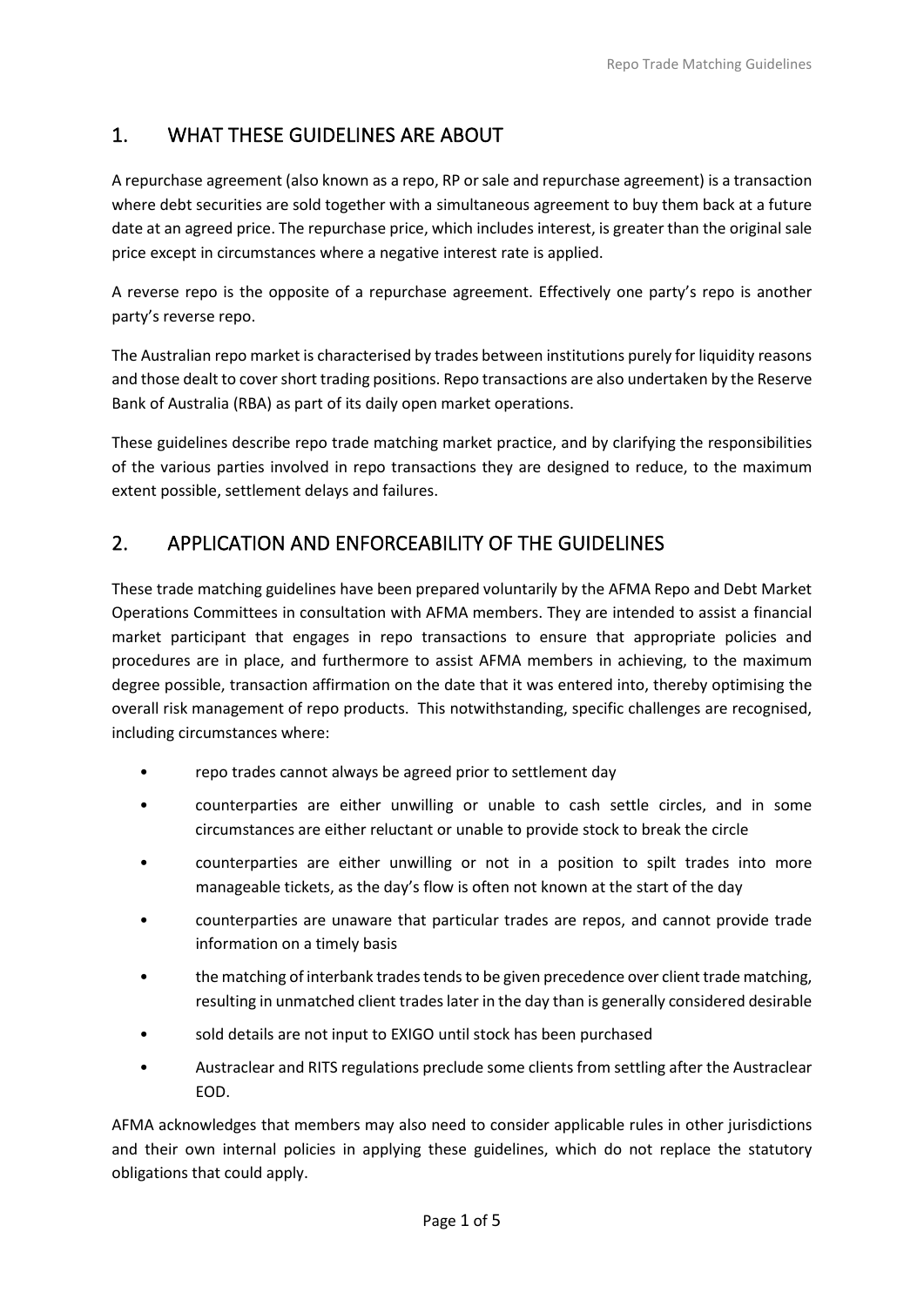AFMA is not a regulatory body and does not have supervisory or disciplinary powers. Accordingly, adherence to these guidelines is a matter for each AFMA member to determine having regard to its own business circumstances. AFMA will not seek to enforce the guidelines or take action against a member who does not adhere to the guidelines.

AFMA will promote these guidelines to its members through appropriate forums, including publication on the AFMA website. The guidelines will be reviewed from time to time to ensure that they remain relevant and useful.

AFMA recommends that its members adhere to these guidelines and incorporate the principles into their business processes.

### 3. TRADE MATCHING GUIDELINES

#### 3.1. Timeliness of trade matching

The credit and operational risk elements of a repo transaction should be identified and matched as early as possible on the transaction date.

Repo market participants are to endeavour to achieve same day affirmation of repo trade activity, either by electronic means or voice communication. A hard or soft copy of the electronic communication should be held to support the affirmation, and in the case of telephonic confirmation the communication should be recorded.

If trade date matching is not feasible, then it must be conducted as early as possible in the settlement cycle. Market participants are to take all possible steps to facilitate the timely identification of inventory, and communicate instructions accordingly.

Inefficient operational procedures that unnecessarily delay the matching process should be identified and remediated.

#### 3.2. Prioritisation of trade matching

Priority should be given to the affirmation and matching of transactions with the highest economic impact risk profiles arising from any error: For example:

- transactions in excess of A\$50million
- open trades
- term trades longer than 1 week.

Similar prioritisation should be practised in circumstances where trade affirmation and matching is not feasible on the trade date, bearing in mind that regardless, trade matching must be conducted as early as possible in the settlement cycle.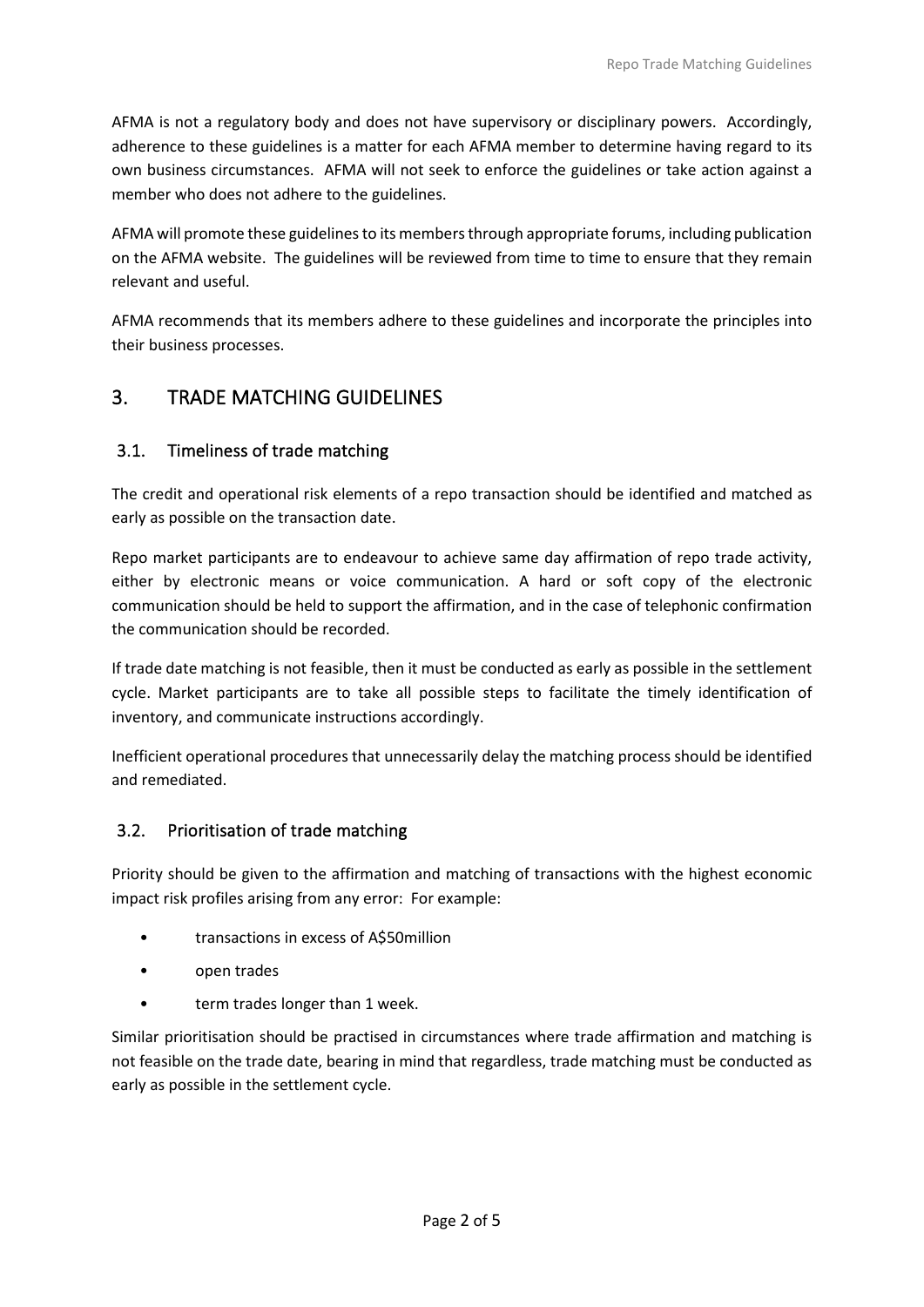#### 3.3. Transaction details to be affirmed and matched

The following details of a repo transaction are to be affirmed:

- transaction date
- counterparty
- ISIN
- on and off leg value date Term/open/fixed trade
- face value of collateral and currency denomination
- price/yield
- haircut
- consideration and currency denomination
- repo rate fixed/ floating, day-count convention and spread over details
- call days for open trades.

Post-trade amendments are also to be affirmed, i.e.:

- re-pricing
- open trade closures
- amortisation events
- capitalisations
- changes in haircut.

In line with global practice, the Australian repo market is currently transitioning to margining from repricing. These trade matching guidelines will be reviewed once this transition is complete, to ensure that any additional affirmations required by the margining processes are recognised in the guidelines.

## 4. CIRCLES IN THE SECURITIES MARKETS

#### 4.1. Commentary

AFMA wishes to bring the practice of conducting 'circles' in the Australian market to the forefront of executives minds and ensure that all staff and their respective organisations are fully aware of the risks created by participating in circles. In addition AFMA considers it important to generate discussion with market governing bodies with a view to finding appropriate alternatives to eliminate the practice from the market.

Circles occur in securities markets as a consequence of participants in the marketplace selling securities whilst not actually holding (or intending to hold) the underlying physical assets. Each counterparty is waiting on the other to deliver the securities to effect a settlement on a DVP/RTGS basis. An impasse is created if the underlying security is not physically held by any of the counterparties.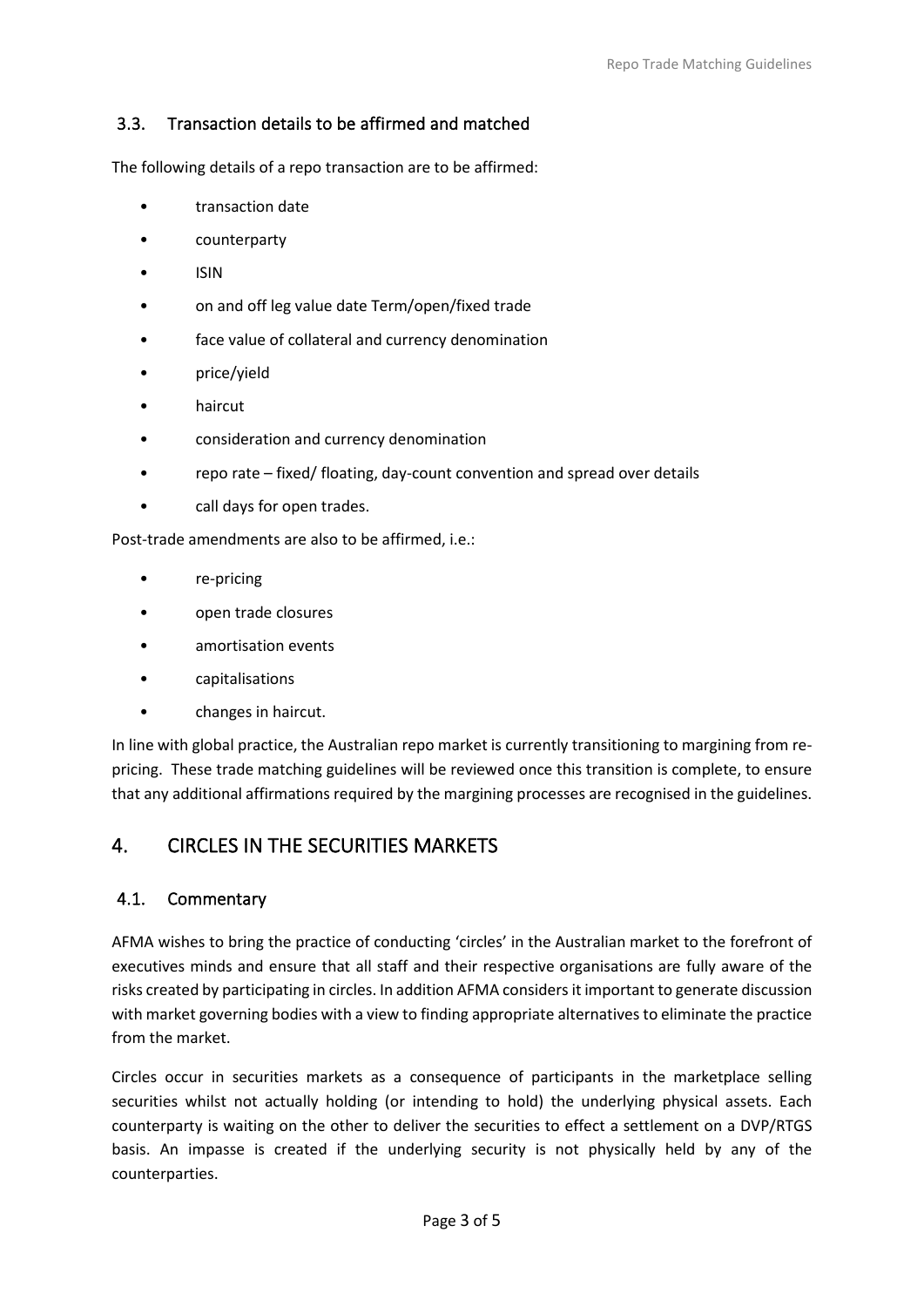The current settlement procedure is for operations personnel in the major fixed interest players to agree via a phone call that a circle exists and to further agree that the transactions will settle on a cash basis only (i.e. assume that the security has transferred between all counterparties and only the cash component remains outstanding). The full settlement of the transactions now relies on the cash transactions being simultaneously approved, paid/received and cleared on an RTGS basis through the respective Exchange Settlement Accounts (ESA).

Any delay in the payment/receipt clearing cycle can result in one or more of the counterparties being exposed to the loss of the principal without having an agreed transaction in place with each counterparty, or access to the underlying security assets. As the exchange of cash is not simultaneous, at any point a party to the circle may withdraw after the circle has partially settled, leaving the remaining counterparts exposed.

Some market participants advise they have daily settlements limits issued by their Credit Department against counterparties, or do not enter the cash payment until the expected cash from the other counterparty has been received. These mechanisms may provide a level of comfort however they are not a control in mitigating or eliminating the risk. Counterparties with whom the new risk has been created are not necessarily the same counterparties that have a committed transaction. It is therefore unlikely that the failure of a transaction to settle would be protected under the governance of an ISDA Master or any other existing agreement.

The circle process is relying on word-of-mouth from unrelated parties as to who the members of the circle are and their respective ability to meet the newly agreed obligations. In addition, the decision to replace the transaction with a cash settlement and effectively remove the chain of title to the security from the settlement of a security transaction (i.e. breaking the DVP), is being made by relatively junior operations personnel on behalf of each organisation.

AFMA is of the view that the risks associated with circles cannot be effectively managed and the knockon effect, in terms of the new risks introduced, is significant.

#### 4.2. Recommendations

- 4.2.1. Given the inherent risk associated with circles, firms are encouraged to identify them early and have their operations teams communicate them to the front office. The front office is to make the call, based on Repo Convention 3.24.3, as to whether securities lending facilities are to be used to assist settlement. This will promptly eliminate the identified risks and help to ensure that the settlement market remains stable and robust and the Australian marketplace operates in line with global securities settlement practices for domestic debt securities;
- 4.2.2. AFMA recommends that all operational staff engage in debate within their organisation to ensure that all stakeholders clearly understand the process and risks associated with continuing this practice;